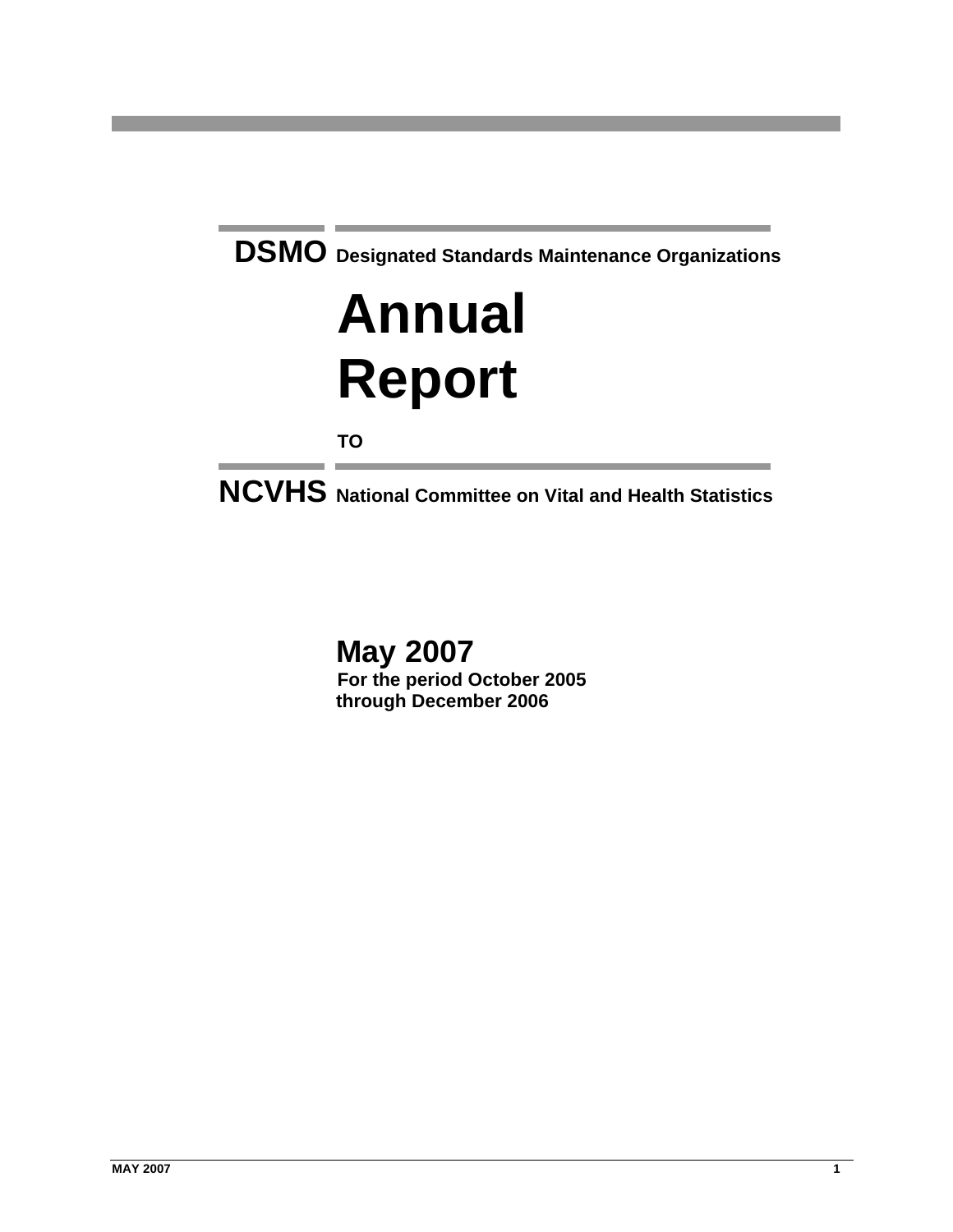#### **Background**

On August 17, 2000, the Secretary of Health and Human Services (HHS) named six entities as the Designated Standards Maintenance Organizations (DSMO). They work together on the maintenance and development of HIPAA administrative simplification transaction standards. The six organizations are three standards development organizations (SDOs): Accredited Standards Committee X12 (ASC X12), Health Level Seven (HL7), and the National Council for Prescription Drug Programs (NCPDP); and three data content committees: Dental Content Committee (DeCC), National Uniform Billing Committee (NUBC), and National Uniform Claim Committee (NUCC). A Steering Committee was formed and is compromised of one voting member from each of the six organizations and a non-voting liaison from HHS, specifically the Office of E-Health Standards and Services (OESS). The Steering Committee convenes at least monthly and is charged with establishing consensus on all requested changes to a HIPAA transaction that are submitted through the DSMO Change Request System.

#### **DSMO Change Requests – Monthly Batches**

The DSMO Steering Committee continued its routine work since the previous report dated February 2006, which summarized the change requests from November 2004 through September 2005. Due to the timing of the annual reports to the National Committee on Vital and Health Statistics (NCVHS), the reporting periods have varied in length. This report covers the 15-month period of monthly batches from October 2005 through December 2006.

| <b>Monthly Batch</b> | <b>Change Requests</b><br><b>Reviewed by</b><br><b>DSMO</b> | <b>Requests</b><br><b>Withdrawn by</b><br><b>Submitter</b> | <b>Requests</b><br><b>Withdrawn by</b><br><b>Administrator</b> |
|----------------------|-------------------------------------------------------------|------------------------------------------------------------|----------------------------------------------------------------|
| October 2005         |                                                             |                                                            |                                                                |
| November 2005        |                                                             |                                                            |                                                                |
| December 2005        |                                                             |                                                            |                                                                |
| January 2006         |                                                             |                                                            |                                                                |
| February 2006        |                                                             |                                                            |                                                                |
| March 2006           |                                                             | $\mathcal{P}$                                              | O                                                              |
| April 2006           |                                                             |                                                            |                                                                |
| May 2006             |                                                             |                                                            |                                                                |
| <b>June 2006</b>     |                                                             |                                                            |                                                                |
| <b>July 2006</b>     | በ                                                           |                                                            |                                                                |
| August 2006          | 4                                                           |                                                            |                                                                |
| September 2006       | ი                                                           |                                                            |                                                                |
| October 2006         | 4                                                           | 2                                                          |                                                                |
| November 2006        | 2                                                           |                                                            |                                                                |
| December 2006        | ∩                                                           |                                                            |                                                                |
| Total                | 14                                                          | 10                                                         |                                                                |

#### **Table 1 – Change Requests by Monthly Batches**

Table 1 is an overview of the change requests in each monthly batch. A total of 27 requests were submitted. Ten requests were withdrawn by the submitter prior to DSMO review. Three requests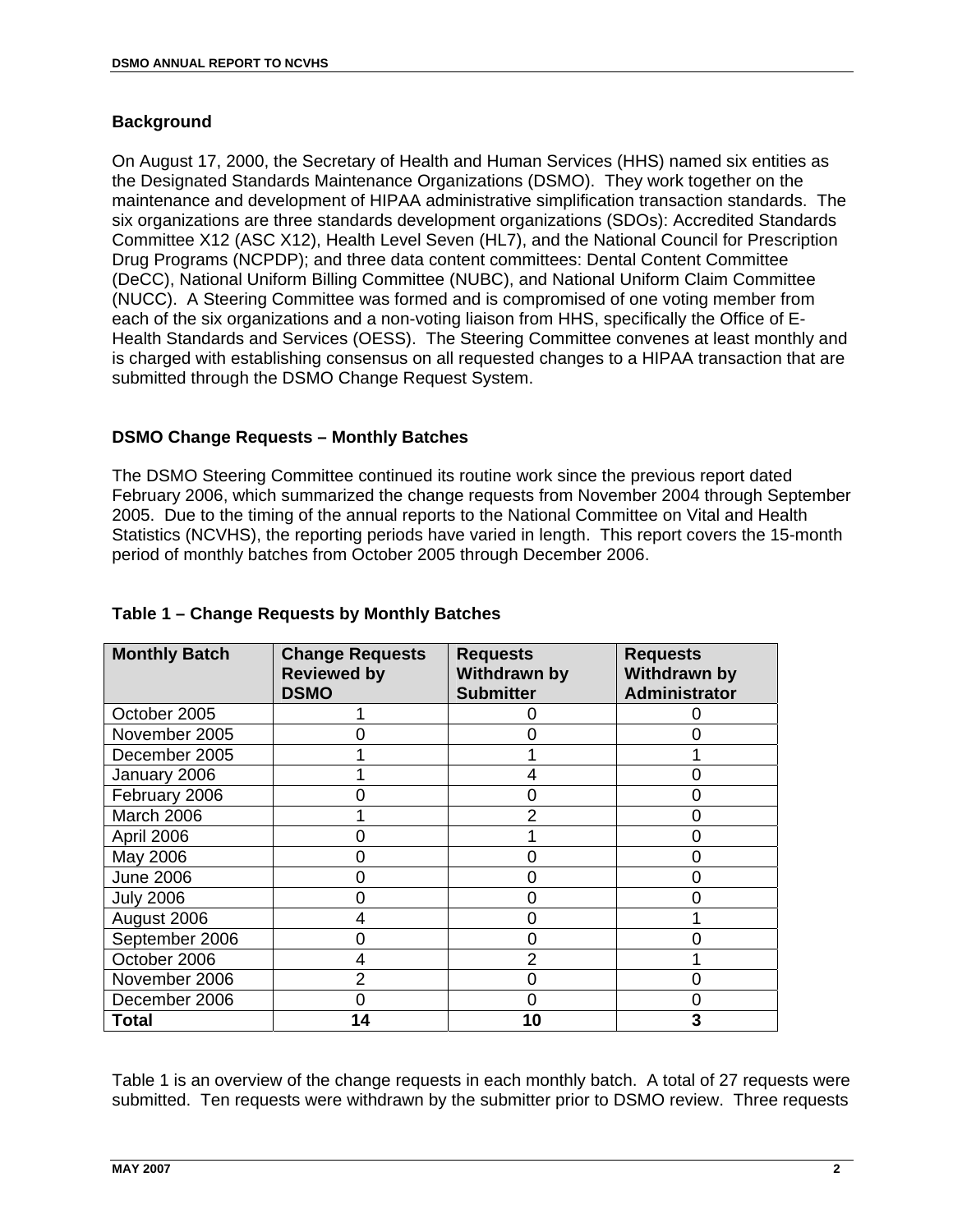were withdrawn by the administrator. (The "administrator" is the website administrator. Requests are withdrawn by the administrator when they are identified as a test or erroneous request.)

| Change<br>Requests by<br><b>Report Period</b> | July<br>$2001 -$<br>April<br>2002<br>(10)<br>months) | <b>Monthly</b><br>Average | May<br>$2002 -$<br>June<br>2003<br>(14)<br>months) | Monthly<br>Average | July<br>$2003 -$<br>Oct.<br>2004<br>(16)<br>months) | Monthly<br>Average | Nov.<br>$2004 -$<br>Sept.<br>2005<br>(11)<br>months) | Monthly<br>Average | Oct.<br>$2005 -$<br>Nov.<br>2006<br>(14)<br>months) | Monthly<br>Average |
|-----------------------------------------------|------------------------------------------------------|---------------------------|----------------------------------------------------|--------------------|-----------------------------------------------------|--------------------|------------------------------------------------------|--------------------|-----------------------------------------------------|--------------------|
| Total<br>Submitted                            | 143                                                  | 14.3                      | 159                                                | 11.4               | 67                                                  | 4.2                | 17                                                   | 1.5                | 27                                                  | 1.8                |
| Withdrawn by<br>Administrator                 | 9                                                    |                           | 6                                                  |                    | 17                                                  |                    | 6                                                    |                    | 3                                                   |                    |
| Withdrawn by<br>Submitter                     | 52                                                   |                           | 36                                                 |                    | 15                                                  |                    | $\overline{2}$                                       |                    | 10                                                  |                    |
| Total<br>Completed<br><b>DSMO Review</b>      | 82                                                   | 8.2                       | 117                                                | 8.4                | 35                                                  | 2.2                | 9                                                    | 0.8                | 14                                                  | 0.9                |
| Appeals<br>Withdrawn by<br>Submitter          | 1                                                    |                           | 0                                                  |                    |                                                     |                    |                                                      |                    | 0                                                   |                    |
| Appeals<br>Upheld                             | $\Omega$                                             |                           | 3                                                  |                    | 1                                                   |                    |                                                      |                    | $\mathbf 0$                                         |                    |
| Appeals<br>Denied                             | 5                                                    |                           | $\overline{7}$                                     |                    |                                                     |                    | 1                                                    |                    | $\mathbf 0$                                         |                    |
| Appeals<br>Remanded                           | $\Omega$                                             |                           | $\overline{2}$                                     |                    |                                                     |                    |                                                      |                    | $\mathbf 0$                                         |                    |

**Table 2 – Overview of Change Requests by Report Period** 

Table 2 is an overview of the change requests by each report period. During the current report period, 27 requests were submitted, which is an average of 1.8 requests per month. The total number of requests completed through the DSMO review process was 14, for a monthly average of 0.9. There were no appeals handled during the report period.

The monthly average of change requests, both received and completed, has decreased significantly since the first annual report for July 2001 through April 2002. The decline in requests has two potential causes. The current HIPAA standards have been in place since August 17, 2000, so one could assume that necessary, immediate changes needed for the standards have been addressed within the seven-year period.

A second potential cause of the decrease in DSMO change requests is the shift in requests being submitted directly to the SDOs. The SDOs are tracking changes made based on DSMO change requests and producing a summary of all changes made to an implementation guide, which is included in the final work product. As newer versions of HIPAA adopted implementation guides are brought forward, the DSMOs are paying specific attention to those changes in the guides that did not go through the DSMO approval process.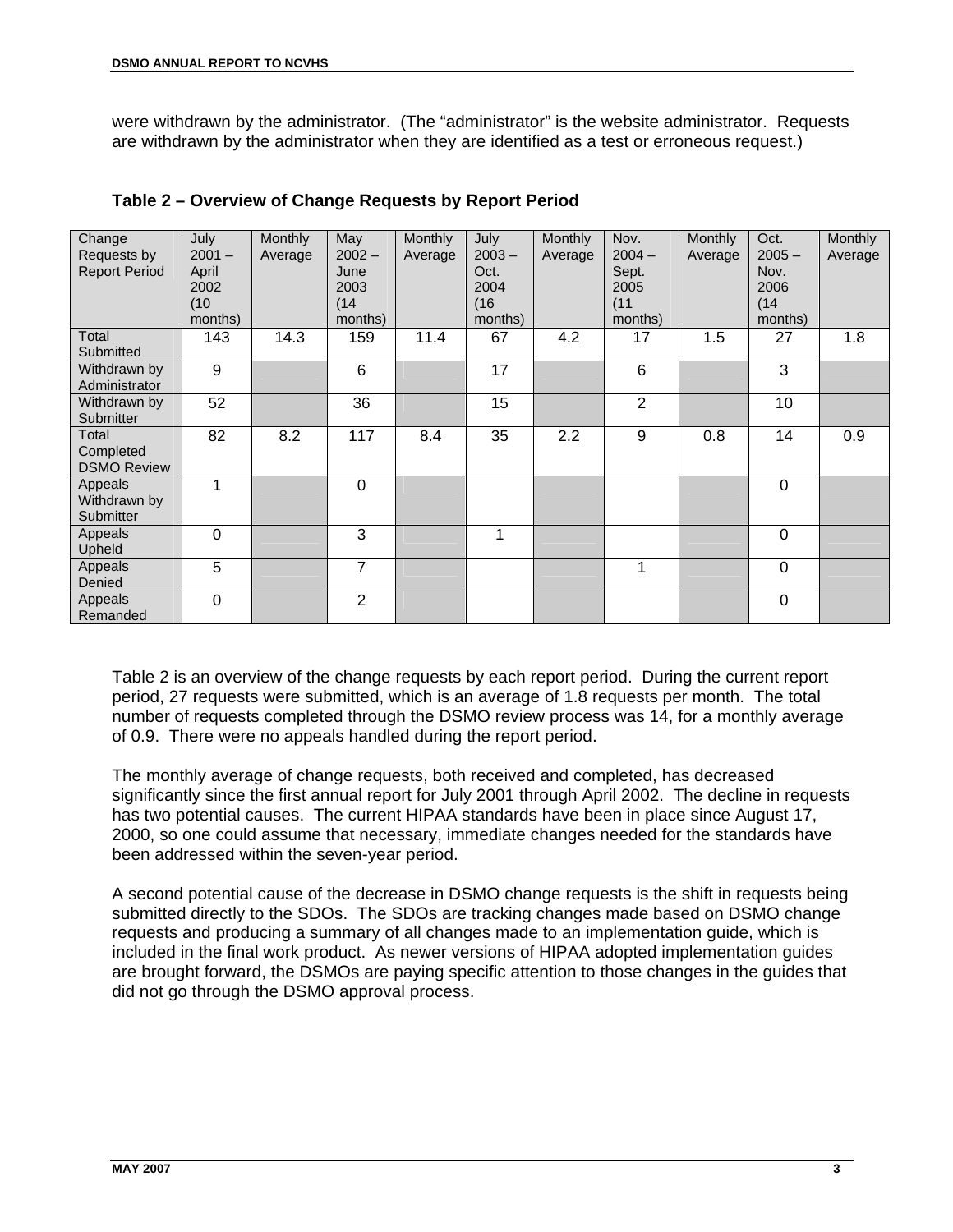| Change<br>Requests by<br>Disposition by<br><b>Report Period</b>                   | July<br>$2001 -$<br>April<br>2002<br>(10<br>months) | Percent<br>of Total | May<br>$2002 -$<br>June<br>2003<br>(14)<br>months) | Percent<br>of Total | July<br>$2003 -$<br>Oct.<br>2004<br>(16)<br>months) | Percent<br>of Total | Nov.<br>$2004 -$<br>Sept.<br>2005<br>(11)<br>months) | Percent<br>of Total | Oct.<br>$2005 -$<br>Nov.<br>2006<br>(14)<br>months) | Percent<br>of Total |
|-----------------------------------------------------------------------------------|-----------------------------------------------------|---------------------|----------------------------------------------------|---------------------|-----------------------------------------------------|---------------------|------------------------------------------------------|---------------------|-----------------------------------------------------|---------------------|
| <b>Total Completed</b><br><b>DSMO Review</b>                                      | 82                                                  |                     | 117                                                |                     | 35                                                  |                     | 9                                                    |                     | 14                                                  |                     |
| (B) Modifications                                                                 | 31                                                  | 38%                 | 57                                                 | 49%                 | 12                                                  | 34%                 | 5                                                    | 56%                 | $\Omega$                                            | 0%                  |
| (C) Maintenance                                                                   | 4                                                   | 5%                  | 4                                                  | 3%                  |                                                     | 3%                  | 0                                                    | 0%                  | 2                                                   | 14%                 |
| (D) No Change                                                                     | 47                                                  | 57%                 | 56                                                 | 48%                 | 20                                                  | 57%                 | $\overline{2}$                                       | 22%                 | 5                                                   | 36%                 |
| (E) HHS Policy                                                                    | 0                                                   | 0%                  | 0                                                  | 0%                  |                                                     | 3%                  | 0                                                    | 0%                  | 0                                                   | 0%                  |
| (1)<br>Recommendation<br>for adoption of<br>new/modified<br><b>HIPAA</b> standard | NA                                                  | <b>NA</b>           | <b>NA</b>                                          | NA                  |                                                     | 3%                  | $\Omega$                                             | 0%                  | 7                                                   | 50%                 |
| (J) Out of DSMO<br>Scope                                                          | NA                                                  | <b>NA</b>           | <b>NA</b>                                          | NA                  | <b>NA</b>                                           | NA                  | $\overline{2}$                                       | 22%                 | $\Omega$                                            | 0%                  |

Table 3 provides more specific detail on the disposition of the completed change requests. Two of the change requests resulted in "maintenance" (Category C). The Maintenance category indicates that the change requests do not impact the implementation of the transaction and require no further DSMO action. Five change requests resulted in "no change" (Category D). The No Change category means that the request is already accommodated in the implementation guide or a future version or further investigation may be needed prior to approving the request. The remaining seven change requests were recommendations for the adoption of new/modified HIPAA standards (Category I).

The actual change requests for this report period are in the Appendix of this report along with additional information on the definitions for each category and a sample change request.

#### **Other 2006 DSMO Activities**

#### Upgrading to the Next Versions of the HIPAA Adopted Standards

In April 2006, the DSMO Steering Committee Chair testified at the NCVHS Subcommittee on Standards and Security (SSS) on the forecasted timetable for the DSMO to bring forward X12's 005010 versions of the currently adopted HIPAA 004010 standards. The testimony outlined the anticipated dates for when X12 would be submitting a change request for each of the transactions. It was noted that the dates presented were subject to change based on X12's finalization of the 005010 Technical Report 3s (TR3), formerly known as implementation guides. The testimony also gave an update on the previously submitted change request to adopt version 004050 of the Payment of a Health Care Claim (835). At that time, X12 was considering withdrawing the request and submitting a change request for adopting version 005010, which was later done.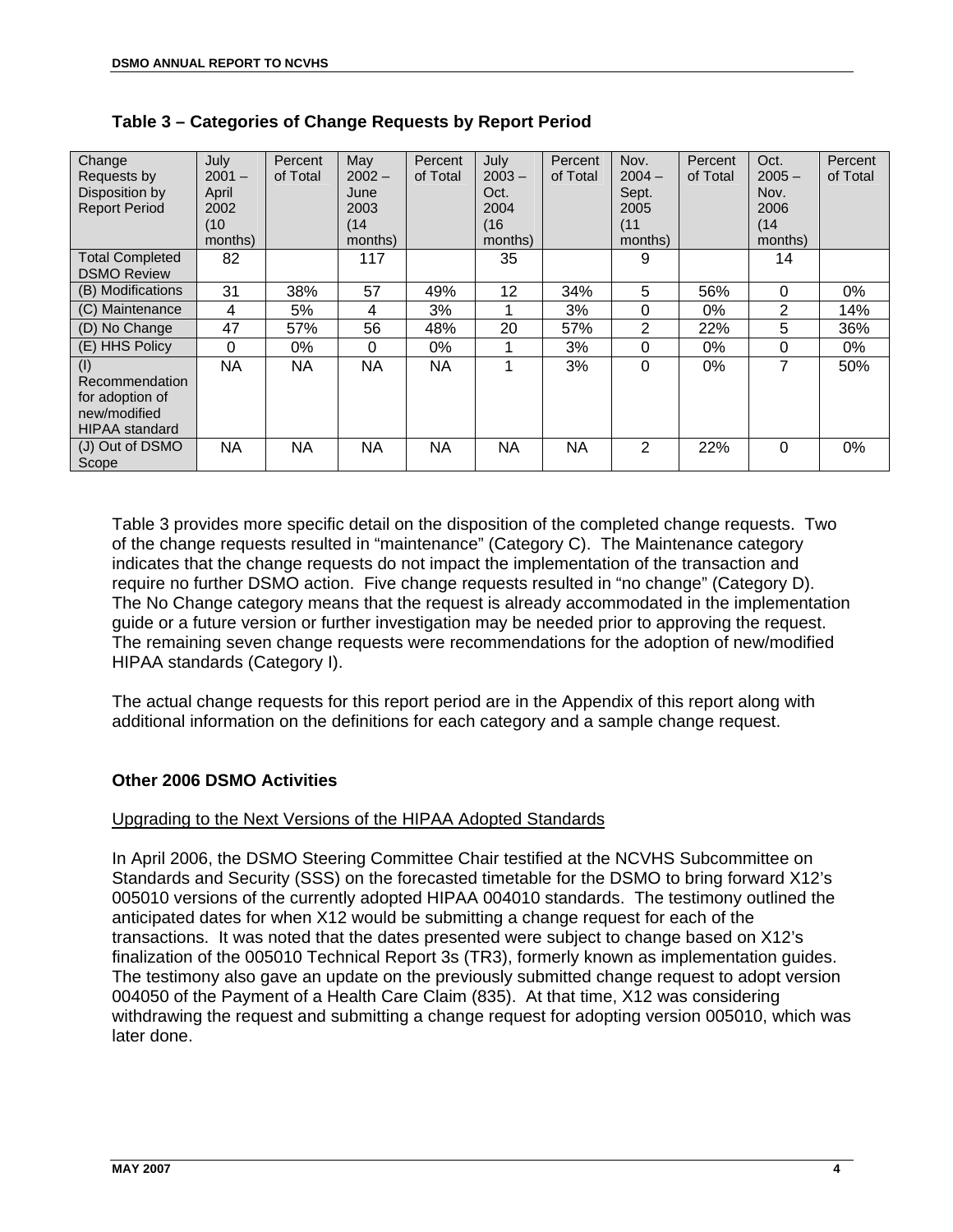Between August and November 2006, X12 submitted change requests for a version upgrade from 004010 to 005010 for the following transactions:

- Payment of a Health Care Claim (835)
- Health Care Claim: Institutional (837I)
- Health Care Claim: Professional (837P)
- Health Care Claim: Dental (837D)
- Claim Status Request and Response (276/277)
- Referrals (278)
- Enrollment in a Health Plan (834)

The individual DSMOs completed their reviews of these requests and the DSMO Steering Committee completed their review of the responses at their January and March 2007 meetings. All seven change requests were approved by the DSMO.

In addition, the cost/benefit impact analysis for each transaction being completed by the Workgroup for Electronic Data Interchange (WEDI) will be forwarded to NCVHS for its review and consideration. The work is currently underway on the surveys and analyses for each of the transactions.

#### Streamlining the HIPAA Modification Process

The DSMO has continued to work over the last several years on a modified process through which adopted HIPAA standards can be updated. In December 2005, the SDOs (HL7, NCPDP, and X12) testified at the NCVHS SSS meeting on the SDO perspective of updating the HIPAA standards.

Following the testimony, the SDOs worked together on a proposal for modifying the HIPAA adoption process. The SDOs shared their work with both the DSMO and WEDI during its development and incorporated feedback received. In October 2006, the SDOs testified at the NCVHS SSS meeting on its proposal titled "Proposal for the Modification of the HIPAA Transaction Implementation Specifications Adoption Process."

In January 2007, representatives from the SDOs presented an overview of the proposal and the NCVHS SSS heard testimony from several organizations on their reaction to the proposal. At this time, the proposal is under consideration by the NCVHS SSS.

In addition to its own work on streamlining the modification process, the DSMO followed the activities surrounding H.R. 4157, the Health Information Technology Promotion Act of 2006. The bill included provisions for coordination, planning, and interoperability of health information technology (HIT); transaction standards, codes, and information; and promoting the use of HIT to better coordinate health care. Section 201 of the bill called for procedures to ensure timely updating of standards that enable electronic exchanges. The SDOs proposal to modify the HIPAA adoption process and H.R. 4157 were developed with similar timeframes and were compatible.

The DSMO also continues to await the Notice of Proposed Rule Making (NPRM) from the Centers for Medicare and Medicaid Services (CMS) on modifications and emergency processes for the HIPAA adoption process. The NPRM was previously reported as being expected to be released in 2007. As reported in prior annual reports, the DSMO provided input to CMS on these topics in 2004 and 2005.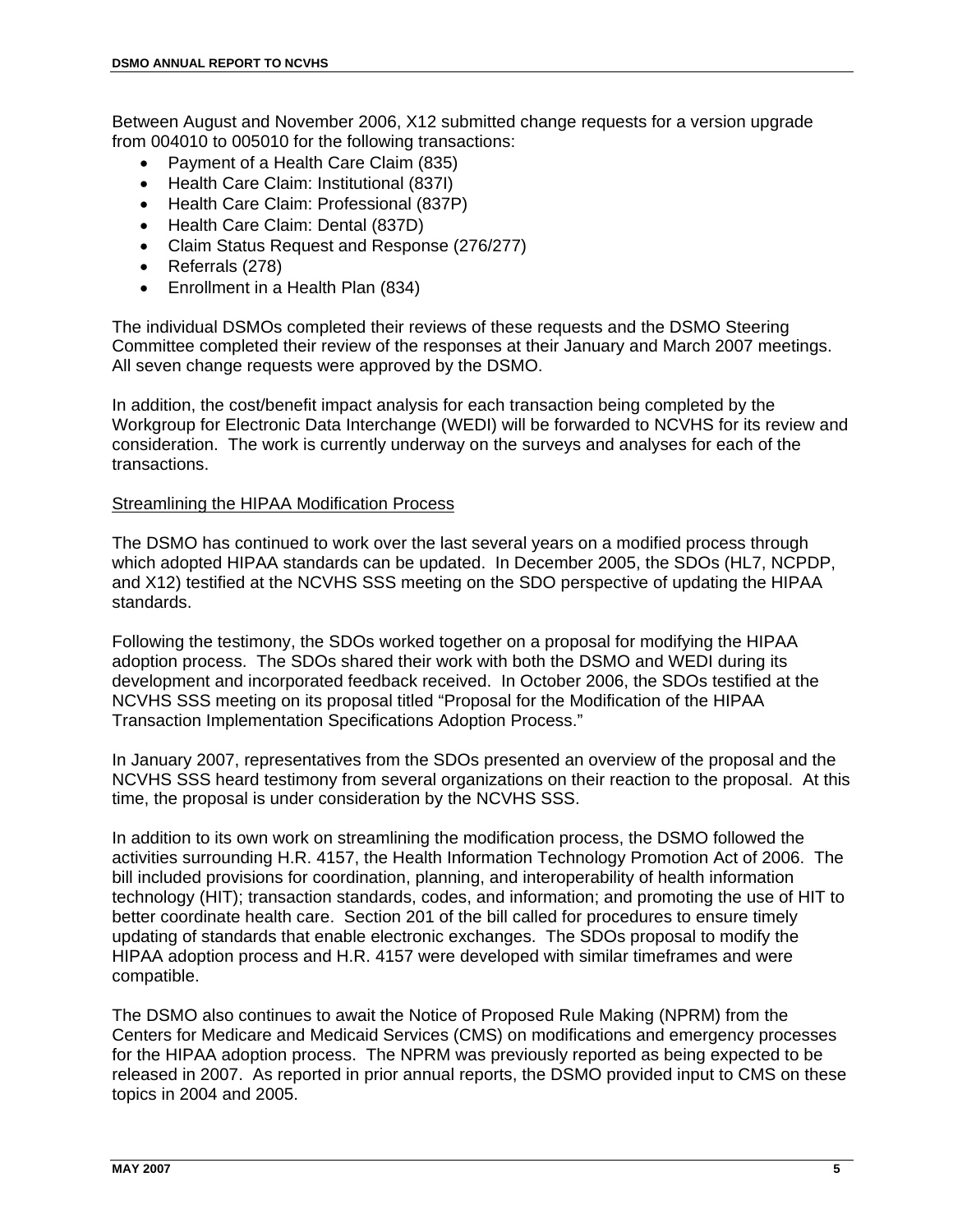#### **Future Work of the DSMO**

In 2007, the DSMO will continue to process change requests as submitted. The change requests are anticipated to include the remaining X12 transactions for modifications from 004010 to 005010. A change request has already been submitted by X12 for the Premium Payment to a Health Plan (820) transaction to be upgraded from version 004010 to 005010.

The DSMO will continue to coordinate with WEDI on the cost/benefit impact analyses for each transaction brought forward for modification or adoption.

The SDOs will also continue to collaborate with the NCVHS SSS on their work developing a streamlined process for the adoption of modified HIPAA standards. The SDOs will be available to present any further clarifying information on its proposal to the NCVHS SSS.

When the NPRM on modifications and emergency processes for HIPAA adoption is released, the DSMO will review it and make any necessary changes to its current change review process to meet any new requirements of the final regulation.

Finally, the DSMO will continue its work overall in assisting NCVHS and HHS on any matters related to HIPAA standards.

#### **Summary**

This report is a summary of the completed activities from 2006 and the ongoing efforts that will be the subject of future reports at the NCVHS meetings. The DSMO, as a collaborative organization, continues to demonstrate its ability to merge both the business and technical perspectives of the transaction standards, as well as the emergency change and modification processes. The DSMO remains well positioned to assist the NCVHS and HHS in recommending changes to the HIPAA adopted standards or new HIPAA standards not yet adopted.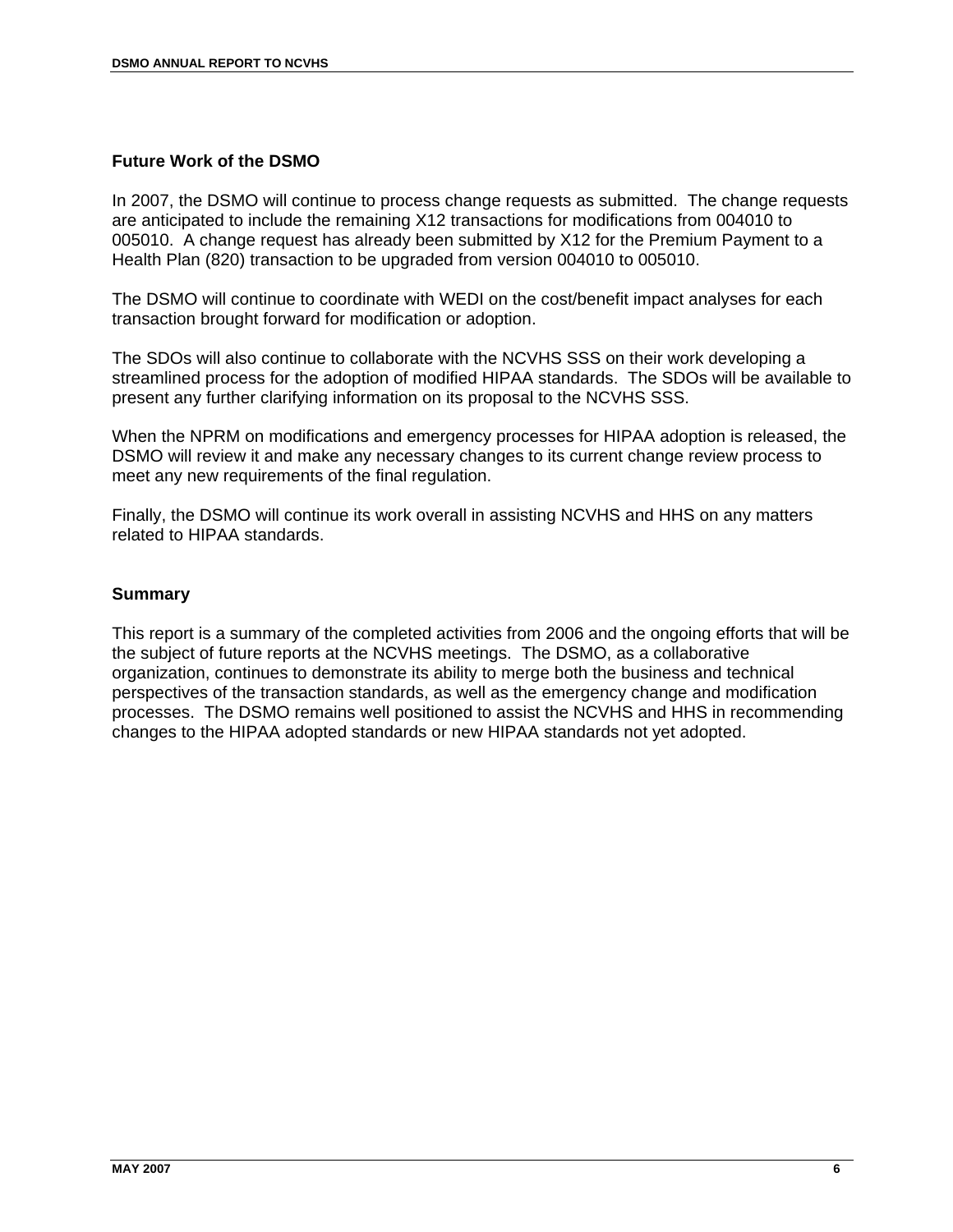**DSMO Designated Standards Maintenance Organizations**

# **Annual Report**

**TO**

**NCVHS National Committee on Vital and Health Statistics** 

# **Appendix**

**May 2007 For the period October 2005 through December 2006**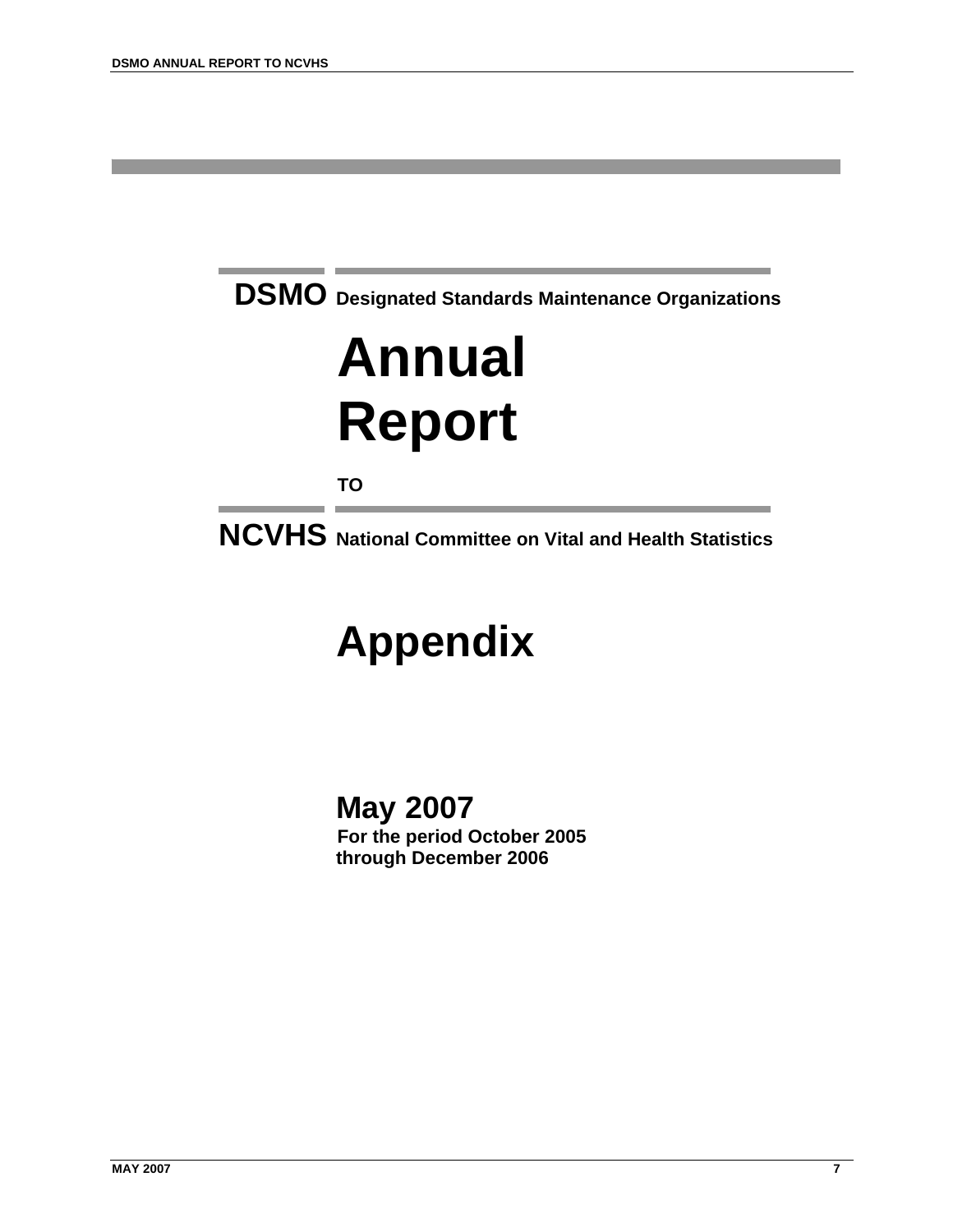The Designated Standards Maintenance Organizations continued a normal working schedule since the previous report dated February 2006. The October 2005 through the December 2006 batches have completed the process. The following totals are for that time period:

- **27** Number of change requests entered
- **3** Withdrawn by administrator before DSMO discussion
- **10** Withdrawn by submitter before DSMO discussion
- **14** Total number completed through the process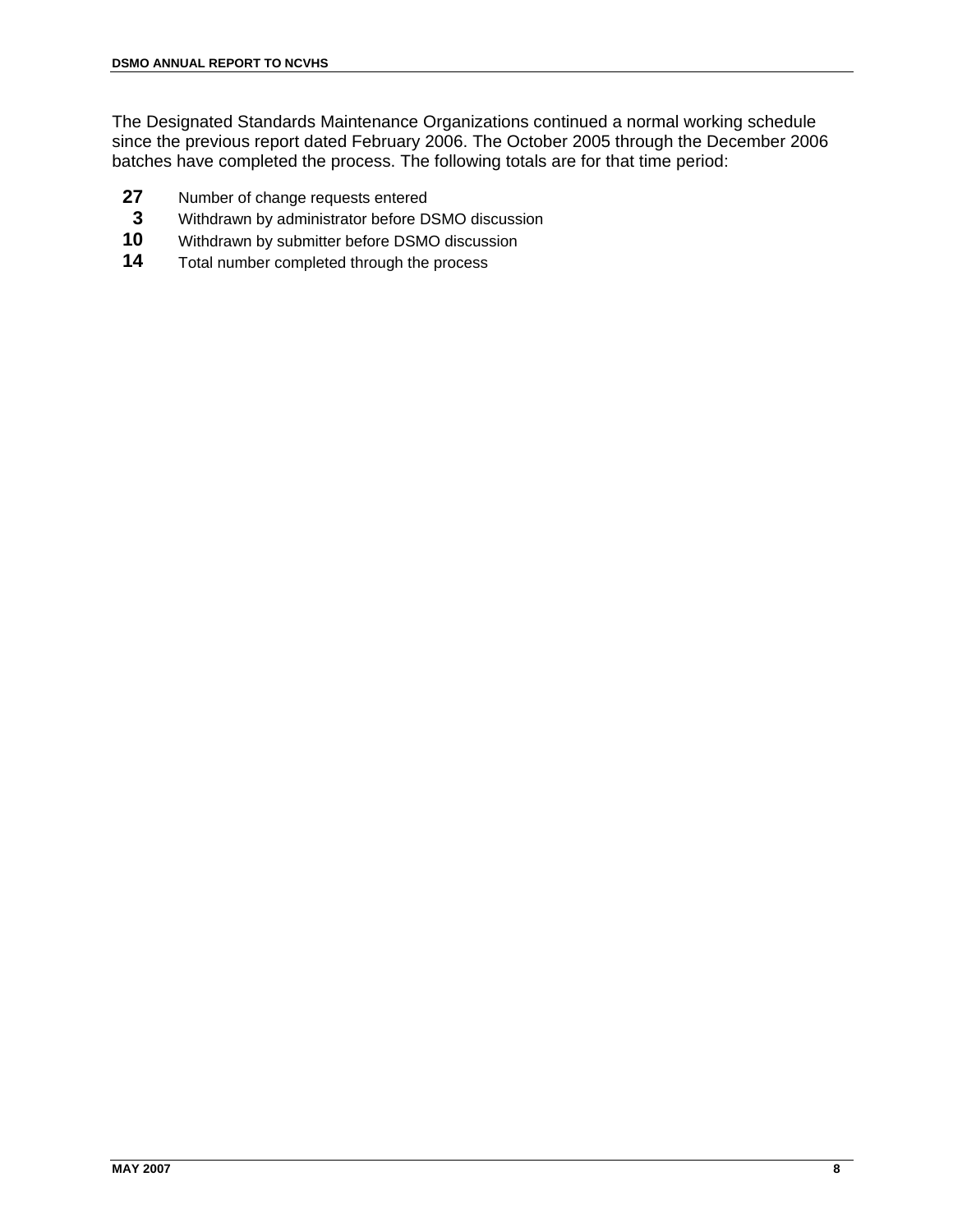The DSMO representatives originally established eight broad categories, lettered A through H. Since then two new categories have been added and labeled I and J. The meaning of all categories follows:

#### **A Modifications necessary to permit compliance with the standard/law** According to DHHS, necessary items include

1. Something in the adopted standard or implementation specification conflicts with the regulation.

2. A non-existent data element or code set is required by the standard. (removal of data content that is not supported by the healthcare industry any longer)

3. A data element or code set that is critical to the industry's business process has been left out.

4. There is a conflict among different adopted standards

5. There is an internal conflict within a standard (implementation guide).

#### **B Modifications**

Classified as additions or deletions of data elements, internal code list values, segments, loops; changes in usage of segments, data elements, internal code list values; changes in usage notes; changes in repeat counts; changes in formatting notes or explanatory language that do not fall into Category A.

#### **C Maintenance**

Classified as items that do not impact the implementation of the transaction. Items classified as Maintenance will require no further DSMO actions. Items are to follow the SDO process.

#### **D No Change**

Classified as items that the implementation guides do meet the needs requested, or did go through the consensus building process originally to meet need. May request follow up by the submitter for further action.

#### **E DHHS Policy**

Classified as items that require follow up by the Department of Health and Human Services in regards to the Final Rule.

#### **F Withdrawn by Submitter**

Classified as items that have been removed from Change Request System consideration. **G Appeal**

#### Classified as items where the DSMOs did not reach consensus on response and will follow the appeal process.

#### **H Industry Comment Request Process**

Classified as items that require comments from the industry to determine consensus.

#### **I Recommendation for adoption of new/modified HIPAA standard**

Classified as items that result in the recommendation to the National Committee on Vital and Health Statistics for the adoption of a new/modified HIPAA standard. Examples might include a request for a new transaction, or a new version or release of an already-named standard for a given transaction(s).

#### **J Out of DSMO Scope**

Classified as items that are not in the scope of the DSMO. An example is change requests for modifications to transactions not named in HIPAA.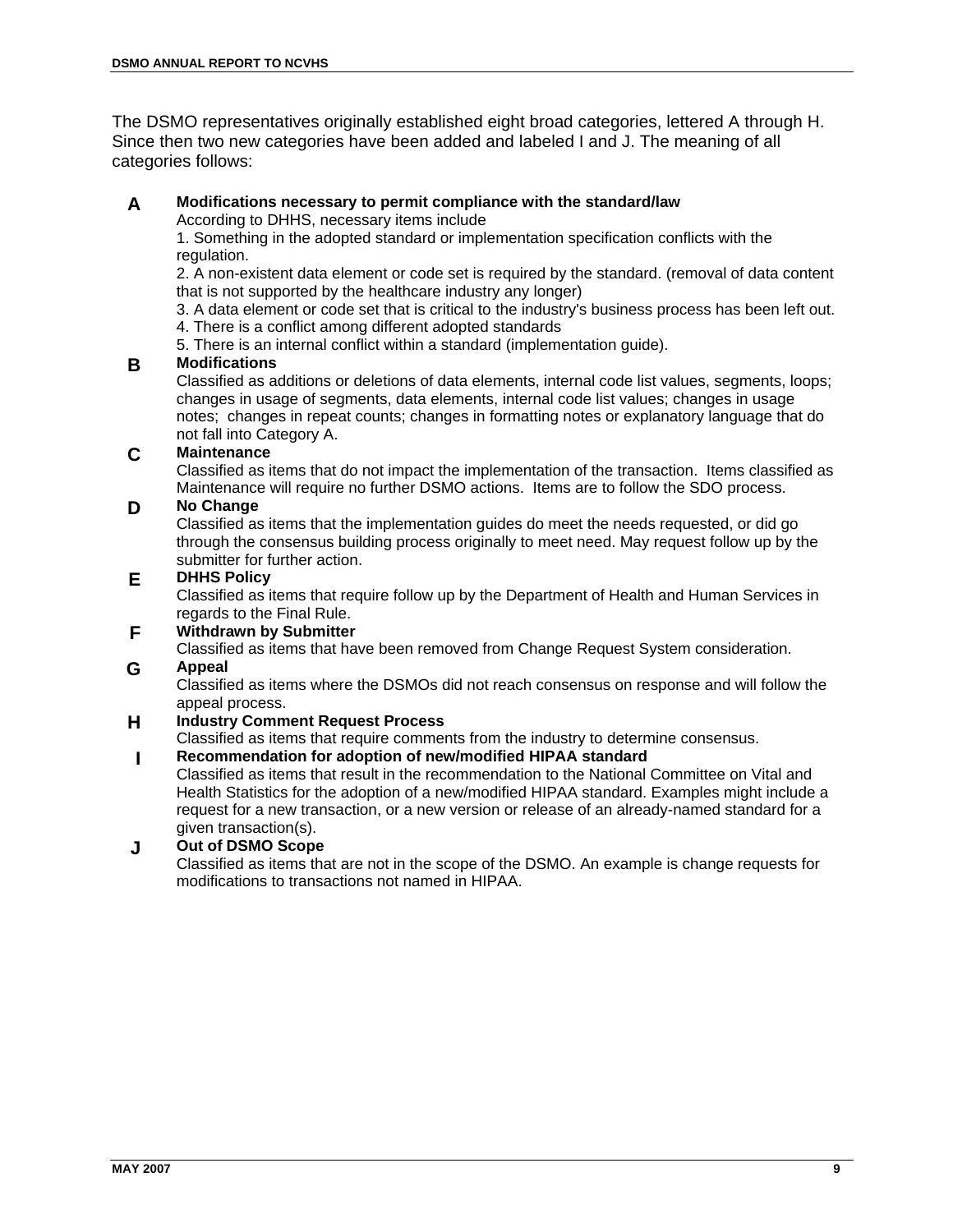The change requests that have completed the DSMO process for the specified time period are assigned to two of the categories listed above. The following totals are for the **14** completed change requests:

- **C** 2 change requests assigned to this category
- **D** 5 change requests assigned to this category
- **I** 7 change requests assigned to this category

The remainder of this document contains details for the **14** change requests that have completed the DSMO process.

The following is a sample change request showing the information contained in each summary:

|                                                 | Change Request Number Type of Request                     | Request                                                                                                                                                                                                                                                                                                                                                                                                                                        | <b>Request Date</b> |
|-------------------------------------------------|-----------------------------------------------------------|------------------------------------------------------------------------------------------------------------------------------------------------------------------------------------------------------------------------------------------------------------------------------------------------------------------------------------------------------------------------------------------------------------------------------------------------|---------------------|
| <b>Dental Claim</b>                             |                                                           |                                                                                                                                                                                                                                                                                                                                                                                                                                                |                     |
|                                                 | receive performance verification for anesthesia services. | Request Payment for anesthesia varies based upon the individual who provided it. We need the capability to                                                                                                                                                                                                                                                                                                                                     |                     |
|                                                 |                                                           | Suggestion Add the following code and definition to the Anesthesia QTY01 segment:                                                                                                                                                                                                                                                                                                                                                              | Suggested change    |
|                                                 | 47 - Anesthesia provided by the Surgeon.                  |                                                                                                                                                                                                                                                                                                                                                                                                                                                |                     |
|                                                 |                                                           | <b>Response</b> The DSMO disapprove this request because this information is already available in the Rendering<br>Provider loops at the Line Item Level. Please see Addenda of the 837 Dental Implementation Guide.                                                                                                                                                                                                                           |                     |
| Original<br>Response<br>from the<br><b>DSMO</b> |                                                           | Appeal The DSMO reject this appeal. Based on the additional appeal information, it appears the issue is similar<br>to CRS 502, which appears to be a question of which implementation quide to use. The examples in the<br>appeal material support the use of the 837 Professional Implementation Guide. To our knowledge, if an<br>anesthesiologist assists a dentist, the anesthesiologist would file their charges on a professional claim. |                     |
|                                                 |                                                           | If the request was disapproved and the submitter appealed, the DSMO appeal decision                                                                                                                                                                                                                                                                                                                                                            |                     |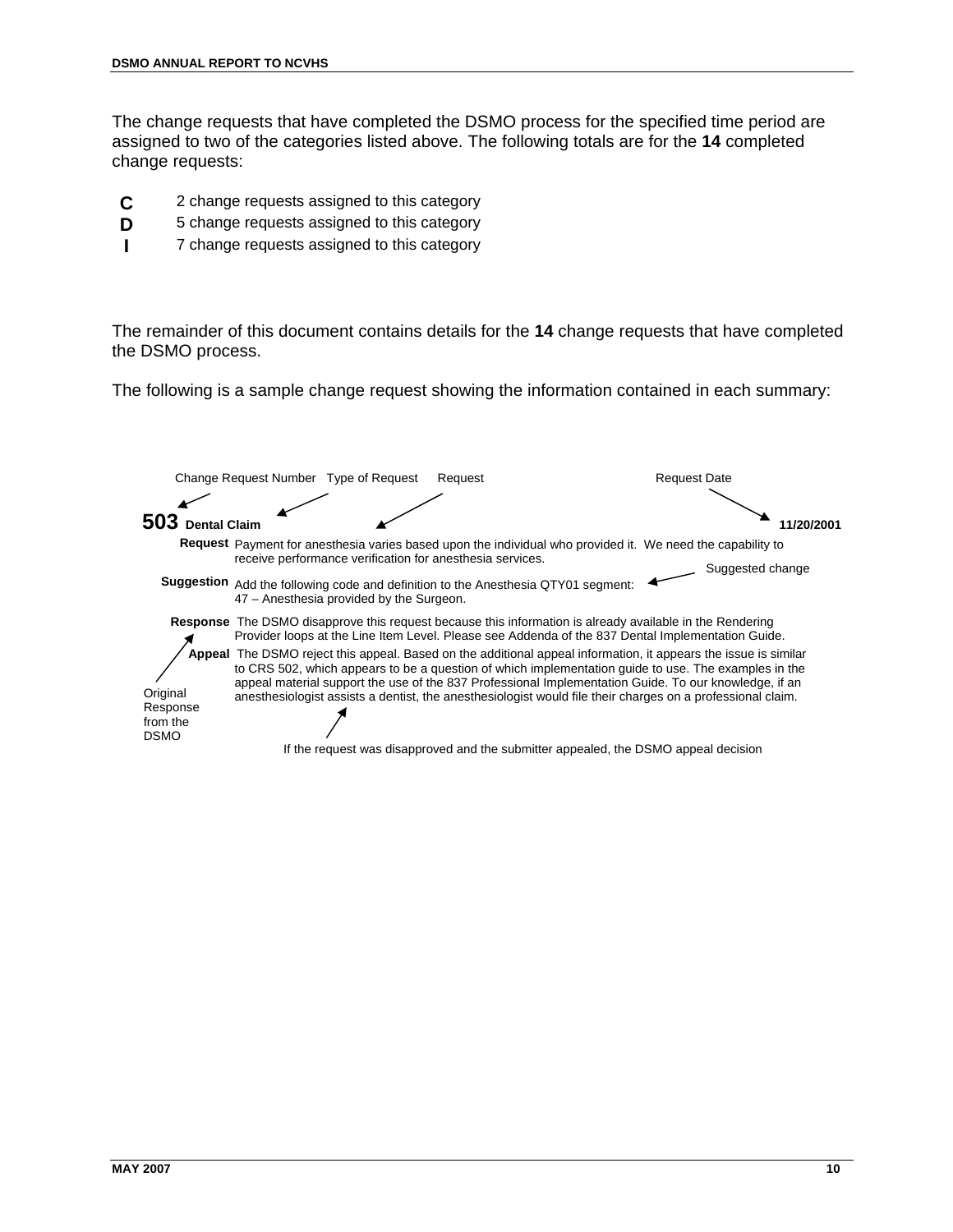### **Category C**

#### **Maintenance**

Classified as items that do not impact the implementation of the transaction. Items classified as Maintenance will require no further DSMO actions. Items are to follow the SDO process.

### **1050** Pertaining to more than one, or not sure **1050 Percent of the Structure 1050 9/15/2006**

- **Request** X12 Code Sources 22 and 51 refer to United States Postal Service Publication 65, "National 5-Digit ZIP Code and Post Office Directory". According to the notice at http://www.usps.com/ncsc/addressinfo/zipcodedirectories.htm , "Printed copies of the Publication 65, National 5- Digit ZIP Code and Post Office Directory and Publication 66, ZIP+4® Code State Directory have been discontinued."
- **Suggestion** Federal Information Processing Standards (FIPS) Codes for the Identification of the States, the District of Columbia and the Outlying Areas of the United States, and Associated Areas, Publication #5-2, May, 1987, may be used for 'state' codes.

The United States Postal Service online ZIP code lookup system or AIS viewer is a possible replacement for U.S. postal codes.

**Response** Approve. While DSMO agrees that code source references do need to contain current information, selection of specific code sources must be done in coordination with all other Subcommittees within X12 to meet cross industry needs. X12N will pursue updating the code source reference to reflect the current distribution of the code set by the US Postal Service.

#### **1053 Payment of a Health Care Claim 10/3/2006**

- **Request** Would like to request a modification to the format of the PLB segment. PLB for providers are a very manual and tedious process. The use of clearing accounts to post PLB values to cause problems and are not recommended by our accounting and auditing department. Some PLB qualifiers identify monies that need to apply to specific members. A modified version of this segment could greatly reduce the manual work and provide a better audit trail.
- **Suggestion** Current PLB03-2 provides an identifier. This is most commonly the payer's claim/ICN number. In the case of Medicare the HIC number is also provided. HIC is most often the Social Security Number. Non-Medicare payers report any internally assigned reference identifier for the related adjustment.

As a provider it would benefit to receive the patient's unique account number that is sent to the payer in the 837 transaction, CLM01. This is not needed in all PLB03-1 adjustment reason codes but certainly with many, example: FB-Forward Balancing and WO-Withholding.

**Response** Approved. The DSMO agrees in principle with data content of the request although the technical solution as to how to carry the information forward is yet to be determined. The issue will be addressed for the next guide and the submitter's suggestion will be taken into consideration. The PLB segment was originally intended to report positive or negative adjustments not related to a specific claim. However the reality of usage within industry shows that there are valid business reasons for using this segment and the desire to return a patient control number.

**MAY 2007 11**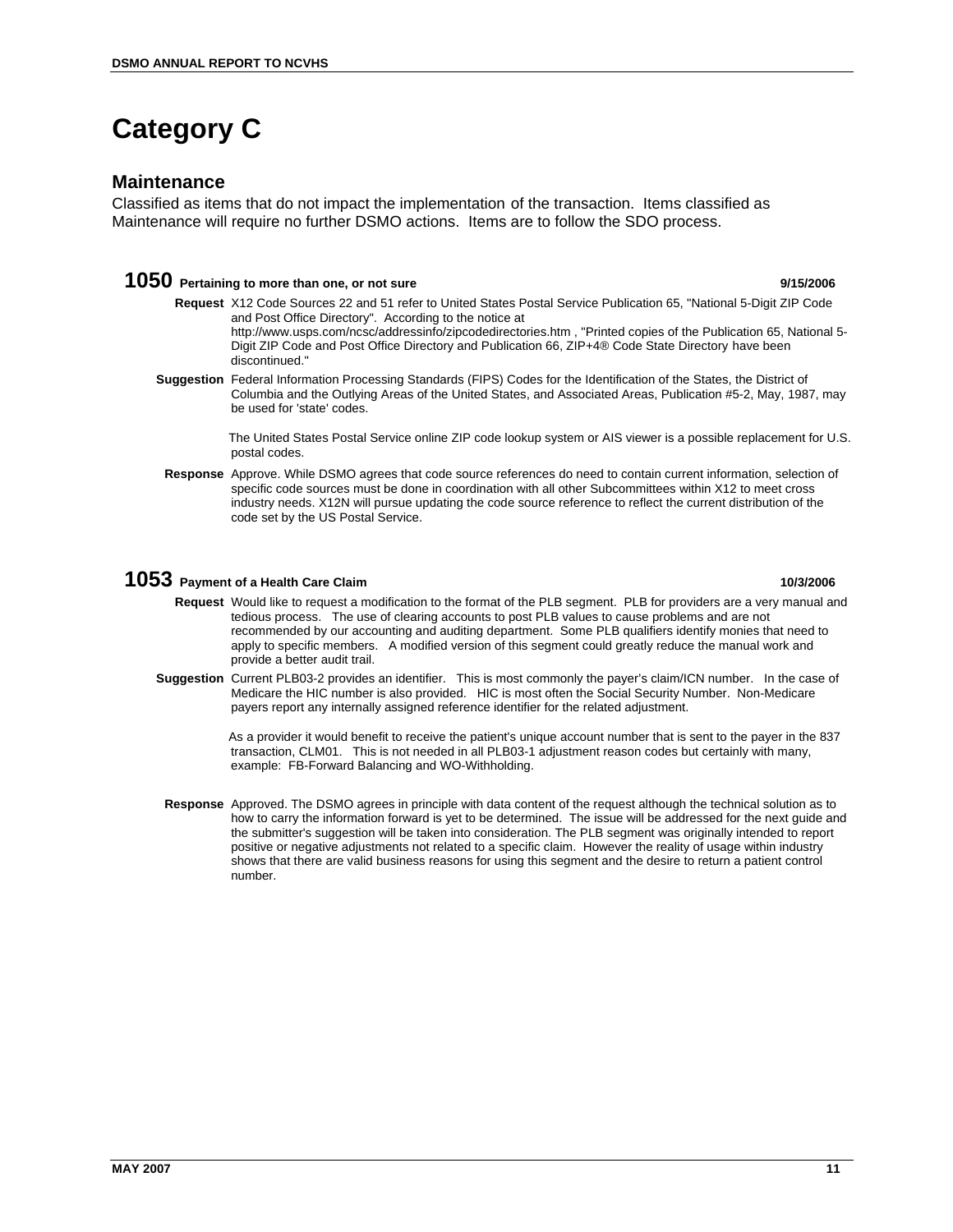## **Category D**

#### **No Change**

Classified as items that the implementation guides do meet the needs requested, or did go through the consensus building process originally to meet need. May request follow up by the submitter for further action.

### **1028 Pertaining to more than one, or not sure**

**Request** An 4010X098A1 (claim) file gets created with a billing loop that looks like:

NM1\*85\*2\*Name here\*\*\*\*\*24\*111111111-N3\*address1\*address2~ N4\*city\*st\*zip~ REF\*G2\*2222222~

The claim goes through fine. I send over a 4010X093A1 (status) request for the claim. It allows for only one identifier for the provider: NM1\*1P\*2\*Name here\*\*\*\*\*SV\*2222222~

The carrier doesn't want the carrier specific ID that we sent, they want the tax ID:

NM1\*1P\*2\*Name here\*\*\*\*\*FI\*111111111~

It is difficult to determine what the insurance carrier wants because they can make their own rules about what they want in the segment.

I suggest making the loops (aside the from the subscriber specific loops) the same across all transactions. The vendor should be able to create the same envelope, receiver loop, submitter loop, billing loop, etc. regardless of what transaction is being sent. This way the carrier can't say that they can't take a number here or there for a certain transaction, because they would be getting all the same information as was sent for the claim.

**Suggestion** Make the loops the same across all transactions for submitter, receiver, billing provider, etc. loops.

**Response** Disapprove. The DSMO supports the normalization of data across the multiple implementation guides to identify submitters, receivers, etc. Implementation of this request would require extensive analysis, industry consensus, evaluation of benefit vs. cost, and significant data maintenance to several transactions. The requestor is invited to attend X12 meetings and assist in standardization efforts.

#### **1031 Health Care Eligibility Requests or Responses 11/30/2005**

- **Request** [The following is a wild and crazy idea to improve the clinical effectiveness of a health care encounter.] In addition to the 'usual' information returned in response to a health care eligibility request, also return a list of all medications dispensed that the health plan and its Pharmacy Benefit Managers (PBM) and other business associates have in their files. For medications dispensed by retail pharmacies, send both a textual description of each medication and the corresponding NDC value. For medications dispensed from other than retail pharmacies, send a textual description plus a code set name qualifier (e.g., Medispan, First Data Bank) and the applicable drug code from that code set. At this stage of health care, any such information is better than none at all -- which is often the present situation.
- **Suggestion** Modify the 271 transaction Standard as necessary and Type 3 Technical Reports to ensure that an unlimited number of medication description, medication code set identification qualifier, and medication code value triads may be sent.
- **Response** Denied. The current eligibility transaction is not appropriate for this purpose. NCPDP SCRIPT Standard (V8.0 and higher) contains the Medication History transaction set. Using these transactions, any entity (prescriber, pharmacy, etc.) may request the electronic medication history of a patient. The electronic response received may include detailed prescription data from pharmacies, PBMs, payers, or other sources dependent upon the specific implementation and agreements between trading partners. Using a core Medication History transaction set having extensive industry experience and recommended by NCVHS, NCPDP added these new transactions to the SCRIPT Standard in 2005. These Medication History transaction standards are also being studied in the 2006 CMS e-Prescribing Pilots.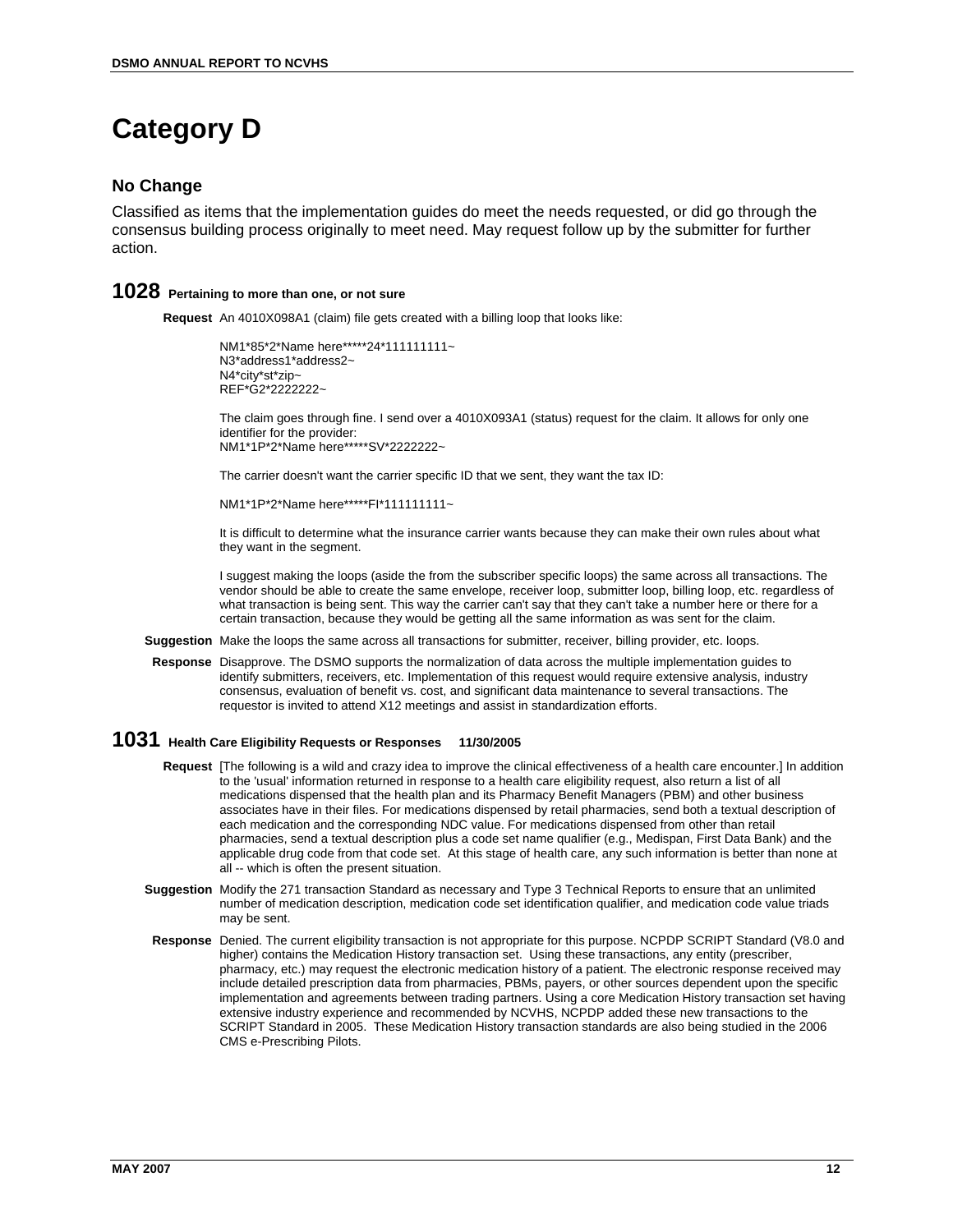#### **1034 Institutional Claim (UB-92) 12/18/2005**

- **Request** As proposed for use in Claims Attachments transactions, LOINC values for identifying attachments are more expressive than report type codes currently used in PWK01. LOINC should be evaluated as a replacement or supplement for the codes presently used, and where found suitable, the use of LOINC in claims transactions synchronized with the adoption of Claims Attachments transactions under HIPAA.
- **Suggestion** Either (a) remove the present list of code values allowed in PWK01 and replace with an external reference to LOINC, (b) one-by-one replace, and even expand, the present list of code values allowed in PWK01 with equivalent LOINC values, (c) provide an ancillary cross-walk chart between the present list of values allowed in PWK01 with their equivalent LOINC values, or (d) provide a detailed explanation of how the present list of values allowed in PWK01 may be mapped to appropriate LOINC values. [Note, the author of this change request is well aware that underlying changes to the 837 transaction itself as well as the standard PWK segment will be required to implement some of the listed alternatives due to the field length limitations of PWK01. The author also believes that one or more alternatives may be implemented faster on an interim basis while another alternative is implemented over a longer time span to achieve the desired full synchronization with the Claims Attachment transaction.]
- **Response** No change at this point as further analysis is requested. The DSMO recommend that further exploration of the issue be done, and then when appropriate, a technical solution be brought forward as a specific DSMO Change Request. The submitter is requested to participate in ASC X12N WG2 Health Care Claims and Encounters. Cochairs are Deborah Meisner, emdeon, Dmeisner@emdeon.com, Conny Nichols, Claredi Corporation, Conny.Nichols@claredi.com, Douglas Renshaw, Highmark, Inc., doug.renshaw@highmark.com.

#### **1039 Payment of a Health Care Claim 2/27/2006**

**Request** Request pertains to the 837 and 835 Transactions. Per HIRs 277 and 344, the 835 transaction does not allow a zero dollar amount in the CAS segment however there is no such rule/interpretation of the same requirement in the 837 transaction. Currently, when a provider bills Medicare and the claim is crossed over to Medicaid at the beginning of a new year, the client needs to meet their Medicare deductible which is resulting in the Medicaid receiving a CAS segment with a zero dollar amount in the 837 transaction. In order to report this amount in the corresponding 835 transaction, a CAS segment with a zero dollar amount is required.

In addition, to report multiple denial reasons for a claim, zero dollar amounts need to be reported in the CAS segment. For example, when a claim or claim detail denies for multiple reason, each claim adjustment reason code needs to be reported to the provider to allow for the correction of all denial reasons before resubmitting the claim. An example of this occurrence is as follows: CAS\*OA\*A1\*3450\*\*17\*0\*\*15\*0

- **Suggestion** On behalf of Medicaid and commercial payers, zero dollar amounts need to be allowed in the CAS segment in the 835 transaction.
- **Response** Disapprove. A Data Maintenance request was approved for the standard version 005030 that will allow the CAS segment to have a repeating element. This will allow for multiple reason codes to be assigned to a dollar amount and eliminate the need to report adjustment reason codes with zero dollar amount. This will be incorporated into the next version of the HIPAA implementation guide.

#### **1046 Enrollment in a Health Plan 9/13/2006**

- **Request** Some clients in the social services system do not have a first name such as native Americans with names such as 'little bear' 'quiet horse', etc., and prefer to be addressed as such. The Connecticut Social Services System allows a first name to be blank; the ASC X12N Benefit Enrollment and Maintenance Implementation Guide states that the first name, NM104, loop 2100A, is a required field. When presented with a blank first name, an error occurs when the 834 compliance map is run.
- **Suggestion** Change usage for first name, NM104, data element 1036, loop 2100, ASC X12N implementation guide from 'REQUIRED' to 'SITUATIONAL'
- **Response** No change. Future versions of the 834 Benefit Enrollment and Maintenance have already accommodated this request.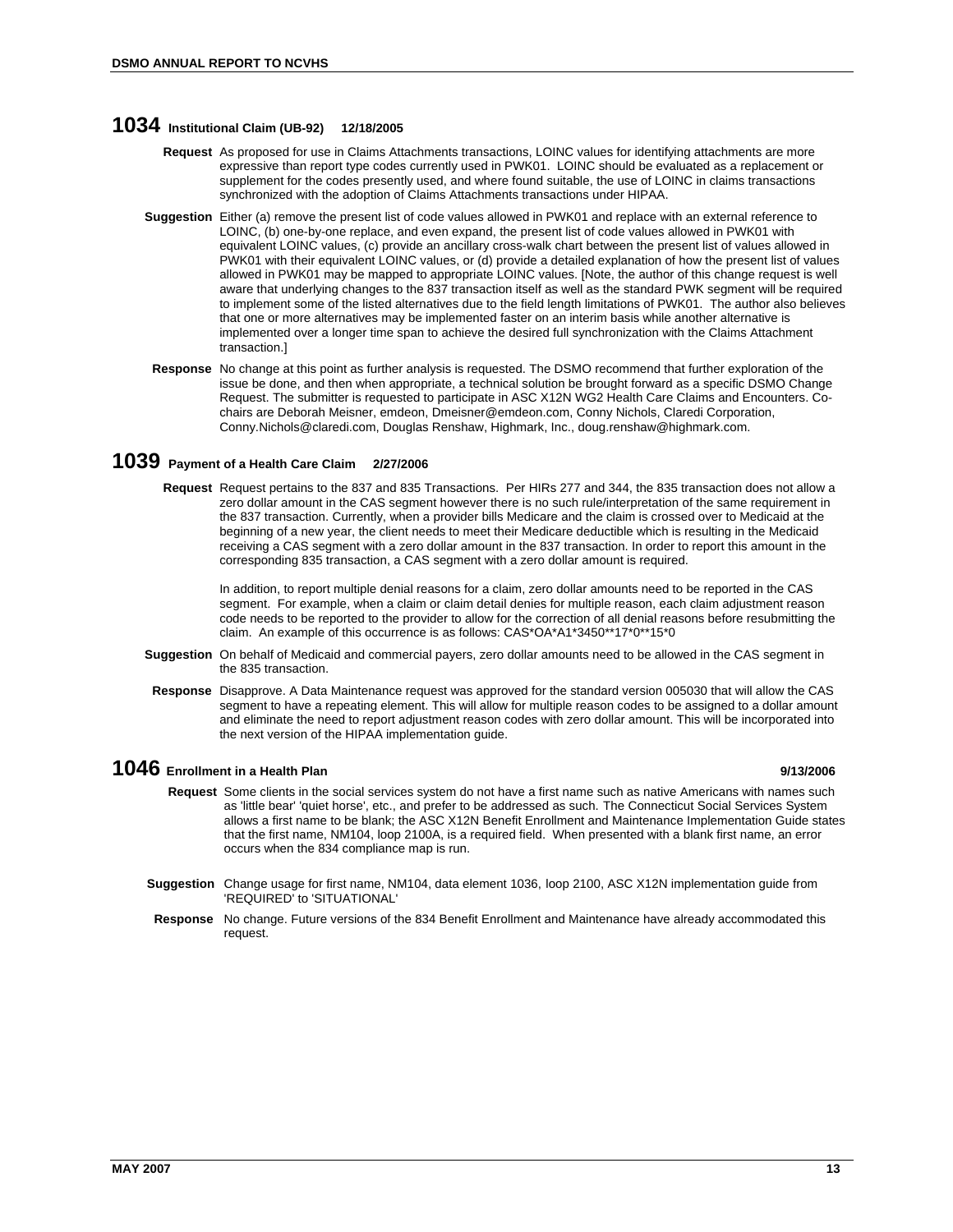## **Category I**

#### **Recommendation for adoption of new/modified HIPAA standard.**

Classified as items that result in the recommendation to the National Committee on Vital and Health Statistics for the adoption of a new/modified HIPAA standard. Examples might include a request for a new transaction, or a new version or release of an already-named standard for a given transaction(s).

#### **1042 Payment of a Health Care Claim 7/29/2006**

**Request** X12 Insurance Subcommittee (N), the Health Care Task Group (TG2), and the Claim Payment Work Group (WG3) are submitting the following Technical Report Type 3 (TR3) as a version upgrade/replacement for the 835 HIPAA transaction, which is currently adopted and implemented using version 004010A1.

The new version is X12 5010 Implementation Guide (TR3) designated 005010X221 835 Health Care

- **Suggestion** Recommend to NCVHS that the 005010 version of the X12 835 transaction together with its X12 005010 TR3 (Implementation Guide) 005010X221 for the Health Care Claim Payment/Advice standard be named to replace the current HIPAA mandated transaction version 4010 and its Implementation Guide designated as 004010X091A1.
- **Response** Approve. Recommend to NCVHS that the 005010 version of the X12 835 transaction together with its X12 005010 TR3 (Implementation Guide) 005010X221 for the Health Care Claim Payment/Advice standard be named to replace the current HIPAA mandated transaction version 4010 and its Implementation Guide designated as 004010X091A1. The DSMO is aware of ongoing industry efforts (WEDI 835SIG) to address and resolve issues encountered in the current 004010A1 implementation guide, and therefore, believe that quick adoption of the 005010 TR3 is needed. The DSMO also encourages NCVHS to have the 835 adoption occur simultaneously with the 837 Health Care Claims version upgrades to facilitate industry end-to-end testing, as well as avoiding duplication of testing processes and resources if conducted in a serial fashion. The DSMO acknowledges that the maintenance of administrative transaction standards is an evolving process and looks forward to continuing to work on improving the standards and the business processes they support.

#### **1043 Institutional Claim (UB-92) 7/29/2006**

**Request** X12 Insurance Subcommittee (N), the Health Care Task Group (TG2) and the Health Care Claim and Encounter Work Group (WG2) are submitting the following technical Report Type 3 (TR3) as a version upgrade / replacement for the 837 HIPAA transaction, which is currently adopted and implemented using version 004010A1.

The new X12 version is 005010 with Implementation Guide (TR3) designated 005010X223 837 Health Care Claim: Institutional.

- **Suggestion** Recommend to NCVHS that the 005010 version of the X12 837 transaction together with its X12 005010 TR3 (Implementation Guide) 005010X223 for the Health Care Claim: Institutional Claims be named to replace the current HIPAA mandated transaction version 4010 and its Implementation Guide designated as 004010X096A1.
- **Response** Approve. Recommend to NCVHS that the 005010 version of the X12 837 transaction together with its X12 005010 TR3 (Implementation Guide) 005010X223 for the Health Care Claim: Institutional Claims be named to replace the current HIPAA mandated transaction version 4010 and its Implementation Guide designated as 004010X096A1.The DSMO appreciates the added clarity in the 5010 TR3 that will close loopholes and decrease ambiguity of various issues. Examples identified include, definition of inpatient versus outpatient, harmonization between the 837I 5010 and UB-04 data content, NPI, and COB. In addition, the DSMO encourages quick adoption of the TR3, which could occur if the streamlined process, as identified by the standards development organizations and WEDI, for modifications to standards is adopted and followed. The DSMO acknowledges that the maintenance of administrative transaction standards is an evolving process and looks forward to continuing to work.

#### **1044 Professional Claim (HCFA 1500) 7/29/2006**

**Request** X12 Insurance Subcommittee (N), the Health Care Task Group (TG2) and the Health Care Claim and Encounter Work Group (WG2) are submitting the following Technical Report Type 3 as a version upgrade / replacement for the 837 HIPAA transaction, which is currently adopted and implemented using version 004010A1.

The new X12 version is 005010 with Implementation Guide (TR3) designated 005010X222 837 Health Care Claim: Professional.

**Suggestion** Recommend to NCVHS that the 005010 version of the X12 837 transaction together with the x12 005010 TR3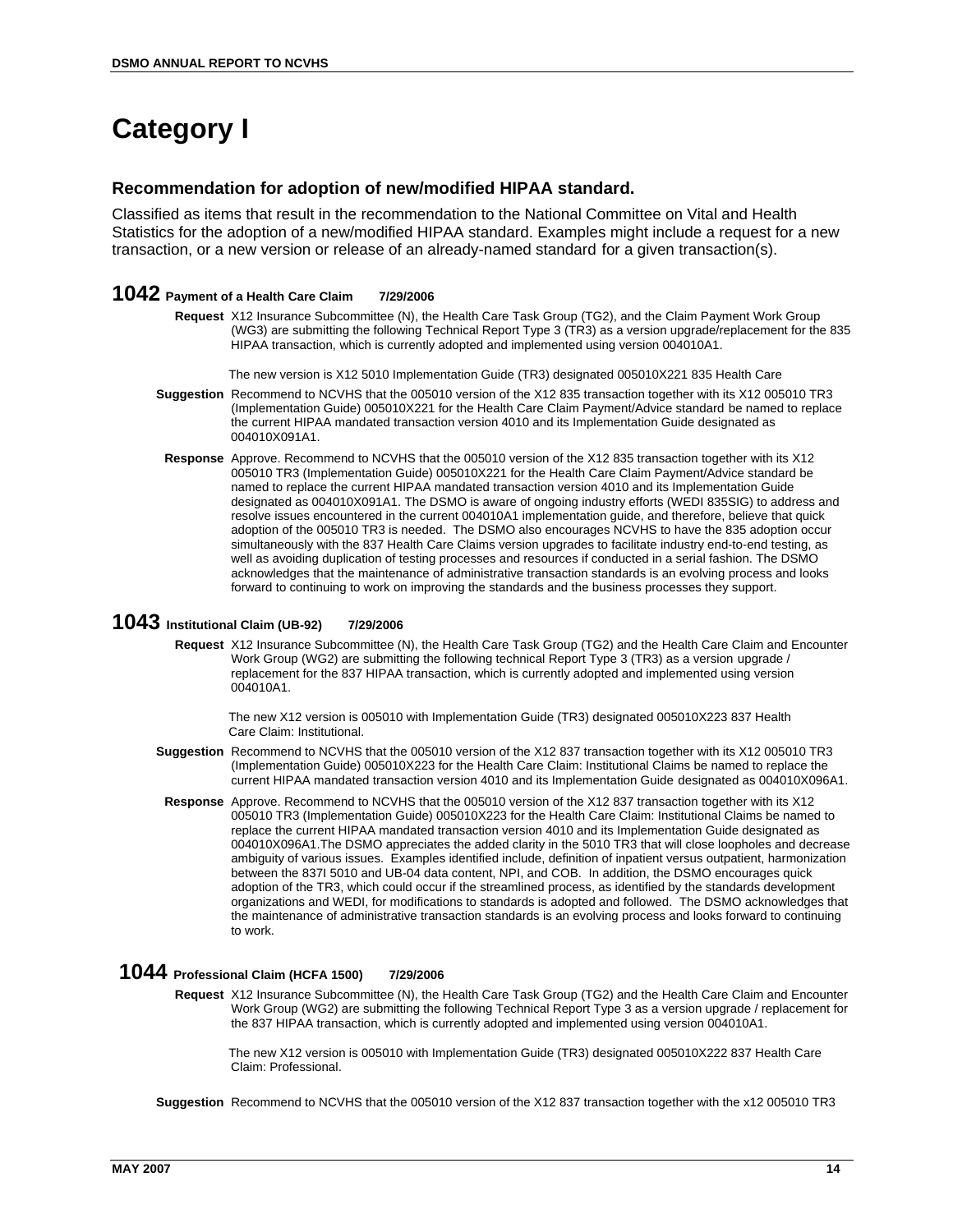(Implementation Guide) 005010X222 for Health Care Claims: Professional Claims be named to replace the current HIPAA mandated transaction version 004010 and its Implementation Guides designated as 004010X098A1.

**Response** Approve. Recommend to NCVHS that the 005010 version of the X12 837 transaction together with the x12 005010 TR3 (Implementation Guide) 005010X222 for Health Care Claims: Professional Claims be named to replace the current HIPAA mandated transaction version 004010 and its Implementation Guides designated as 004010X098A1. The DSMO appreciates the added clarity in the 5010 TR3 that will close loopholes and decrease ambiguity of various issues. Examples identified include, definition of a billing provider, NPI, and COB. The DSMO also recognizes that the changes will impact some of the industry's current business practices as they adopt the modified standard. In addition, the DSMO encourages quick adoption of the TR3, which could occur if the streamlined process, as identified by the standards development organizations and WEDI, for modifications to standards is adopted and followed. The DSMO does acknowledge the benefit of the instruction provided in the TR3 on NPI, but the DSMO also recognizes concerns that the description of NPI implementation may pose difficulties for current non-HIPAA transaction reporting needs, including public health. The DSMO acknowledges that the maintenance of administrative transaction standards is an evolving process and looks forward to continuing to work on improving the standards and the business processes they support.

#### **1045 Dental Claim 7/29/2006**

**Request** X12 Insurance Subcommittee (N), the Health Care Task Group (TG2), and the Health Care Claims and Encounter Work Group (WG2) are submitting the following Technical Report Type 3 (TR3) as a version upgrade / replacement for the 837 HIPAA transaction, which is currently adopted and implemented using version 004010A1.

The new X12 version is 005010 with Implementation Guide (TR3) designated 005010X224 837 Health Care Claim: Dental.

- **Suggestion** Recommend to NCVHS that the 005010 version of the X12 837 transaction together with its X12 005010 TR3 (Implementation Guide) 005010X224 for Health Care Claims: Dental Claims be named to replace the current HIPAA mandated transaction version 004010 and its Implementation Guide designated as 004010X097A1 .
- **Response** Approve. Recommend to NCVHS that the 005010 version of the X12 837 transaction together with its X12 005010 TR3 (Implementation Guide) 005010X224 for Health Care Claims: Dental Claims be named to replace the current HIPAA mandated transaction version 004010 and its Implementation Guide designated as 004010X097A1. The DSMO recognizes that concerns have been raised by the dental industry related to HCPCS modifiers, provider accept assignment codes, and diagnostic codes. The following three issues in the 5010 version of the 837D TR3:

• HCPCS Procedure Modifiers – The following statement currently appears in the 837D – A modifier must be a HCPCS modifier or from code source 135 (American Dental Association) found in the "Code on Dental Procedures and Nomenclature." However, HCPCS modifiers cannot be used with the CDT codes because the HCPCS codes/modifiers were not approved for use for dental claims and are not mentioned as part of the HIPAA regulations as a recognized code set for dental claims. In addition, HCPCS is not included as an external code set in the 5010 837D TR3.

• Provider Accept Assignment Codes – Currently, CLM07 segment includes a reference to the following REQUIRED codes:

A – Assigned (Required when the provider accepts assignment and/or has a participation agreement with the destination payer. Or, required when the provider does not accept assignment and/or have a participation agreement but is advising the payer to adjudicate the specific claim under participating provider benefits as allowed under certain plans.

C – Not Assigned. The term "assignment" in version 5010 refers to the agreement between the provider and the payer, whereby the provider agrees to accept the payer's reimbursement as payment-in-full. In dentistry, however, the term "assignment" usually means the agreement between the patient and the provider to allow the benefits of the third-party payer to be assigned to the provider. The DeCC believes that applying the version 5010 definition of "assignment" to dentistry will cause unnecessary complication and confusion that should be resolved prior to the adoption of version 5010.

• Diagnostic Codes – The DeCC discussed how this issue had been brought to the DSMO process several times and was denied. However, a request was submitted directly to X12 and it was approved to include in the 5010 version of the 837D TR3. The DeCC recognizes the difficulty faced by providers in reporting oral and maxillofacial and dental anesthesia services. However, it believes that the situational use of diagnostic codes does not address this problem. Other solutions that have been proposed, such as adding tooth codes to the 837 professional TR3, have not been adopted. Currently, when reporting claims it is clear to providers when diagnostic codes should be used but in the 5010 837D it is not clear when diagnostic codes should be used. The DSMO understands that these concerns can be addressed by DeCC, CMS, and X12 through education and outreach, as they have already expressed the willingness to do so. Despite these concerns, the DSMO recognizes the benefits that are contained in the TR3, such as extensive COB instructions, addition of service office address, and improved front matter instructions. In addition, the DSMO encourages quick adoption of the TR3, which could occur if the streamlined process, as identified by the standards development organizations and WEDI, for modifications to standards is adopted and followed. The DSMO acknowledges that the maintenance of administrative transaction standards is an evolving process and looks forward to continuing to work on improving the standards.